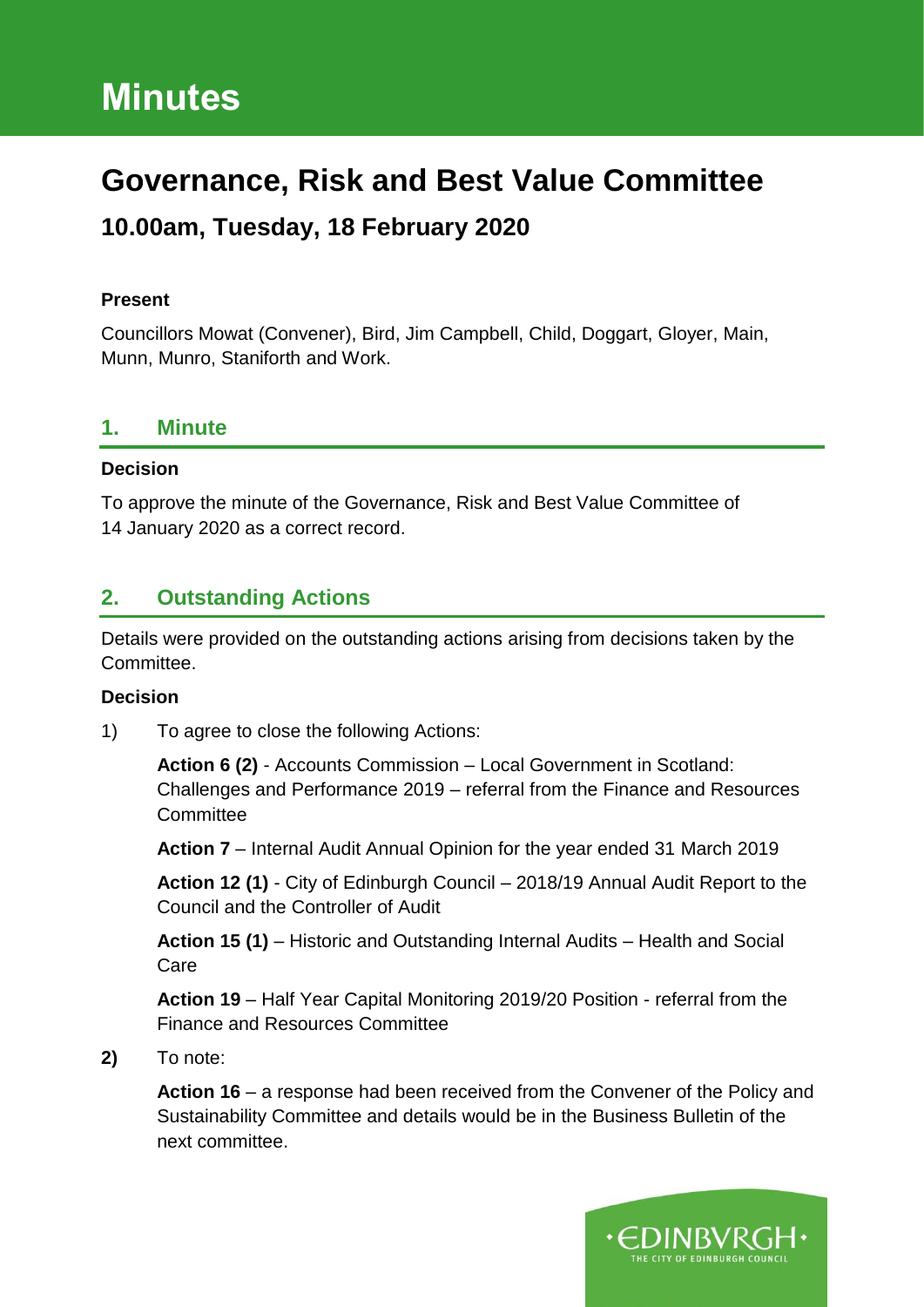**Action 22** – Place Directorate had advised that a briefing note would be available by 28 February 2020.

3) To otherwise note the outstanding actions

(Reference – Outstanding Actions 14 January 2020, submitted.)

#### **3. Work Programme**

#### **Decision**

To note the Work Programme.

(Reference – Governance, Risk and Best Value Committee Work Programme 18 February 2020, submitted.)

## **4. Business Bulletin**

#### **Decision**

To note the Business Bulletin.

(Reference – Governance, Risk and Best Value Committee Business Bulletin 18 February 2020, submitted.)

## **5. Revenue Monitoring 2019/20 - Month Eight Position- referral from the Finance and Resources Committee**

The Finance and Resources Committee had referred a report to the Governance, Risk and Best Value Committee for consideration, which set out the projected Council-wide revenue budget position for the year based on analysis of period eight data, building on the earlier in-year forecasts reported to the Finance and Resources Committee.

#### **Decision**

- 1) To note the report.
- 2) To agree that details of the membership of the Housing Services Improvement Plan Board would be circulated.

(References – Finance and Resources Committee, 23 January 2020; report by the Chief Executive, submitted.)

## **6. Capital Monitoring 2019/20- Month Eight Position - referral from the Finance and Resources Committee**

The Finance and Resources Committee had referred a report which provided capital expenditure and income forecasts for 2019/20, providing explanations for significant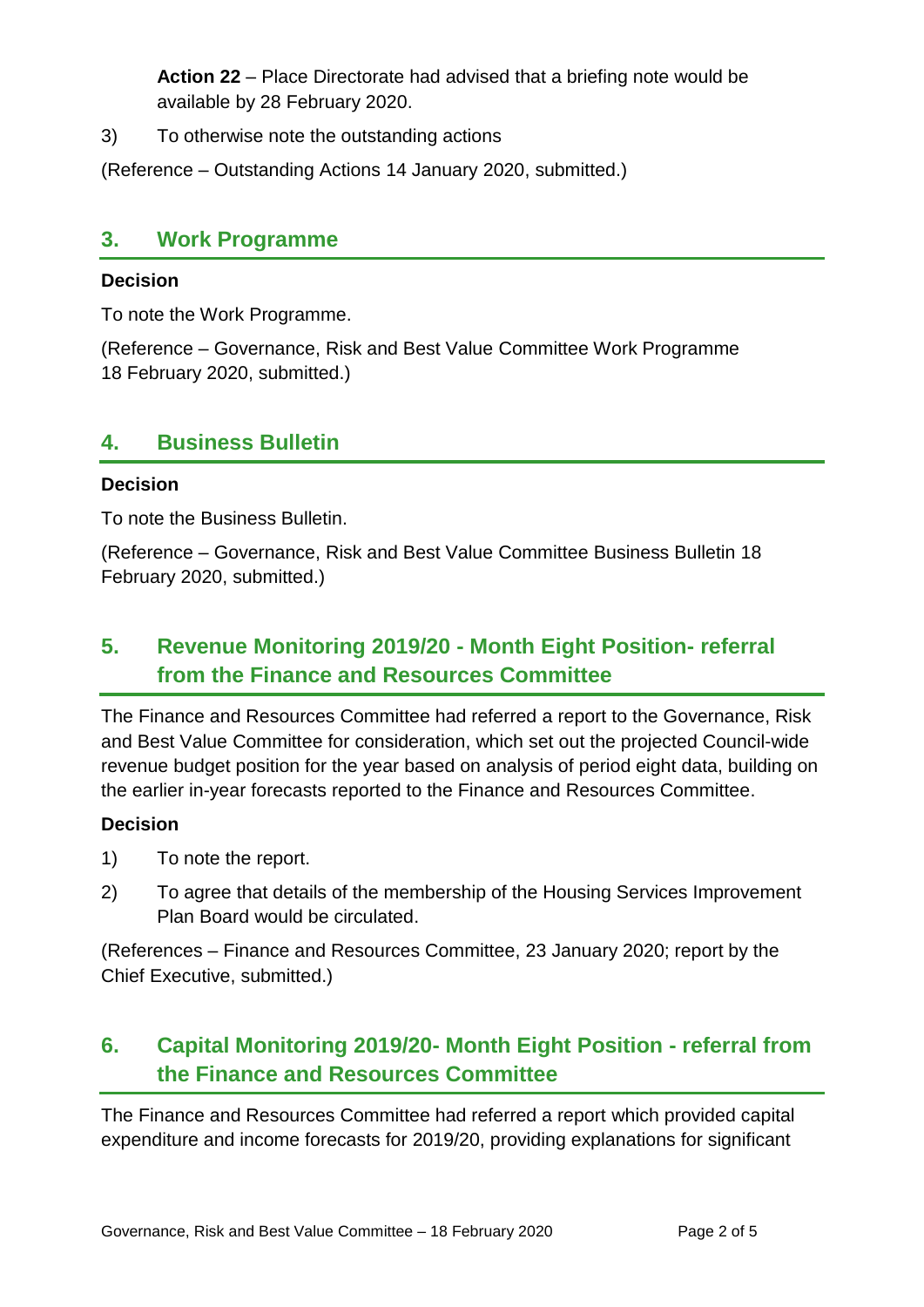variances, to the Governance, Risk and Best Value Committee to consider as part of its work plan.

#### **Decision**

- 1) To note the report.
- 2) To agree that details of any payment for Leith Theatre due to delays caused by relocation of an electrical substation would be circulated.

(References – Finance and Resources Committee, 23 January 2020; report by the Chief Executive, submitted.)

## **7. Accounts Commission: Local Government in Scotland – Financial Overview 2018/19 - referral from the Finance and Resources Committee**

The Finance and Resources Committee had referred a report which provided a summary of the main issues and themes identified within the Accounts Commission's recently-published Financial Overview 2018/19 and how these related to the local context within Edinburgh to the Governance, Risk and Best Value Committee to consider as part of its work plan.

#### **Decision**

- 1) To note the report.
- 2) To agree that a briefing note on the transfer of moneys from the NHS to the Council, and the recent SPICe briefing on Local Government Finance would be circulated.
- 3) To note Committee's request that the report should be considered at the next meeting of the IJB Audit and Assurance Committee.

(References – Finance and Resources Committee, 23 January 2020; report by the Chief Executive, submitted.)

## **8. Treasury Management Mid-Term Report 2019/20 - referral from the City of Edinburgh Council**

The City of Edinburgh Council had referred a report which provided an update on Treasury Management Activity undertaken in the first half of 2019/20, to the Governance, Risk and Best Value Committee to consider as part of its work plan.

#### **Decision**

- 1) To note the report.
- 2) To note the Committee's thanks to the Principal Treasury & Banking Manager and his team for the level of outperformance against the benchmark.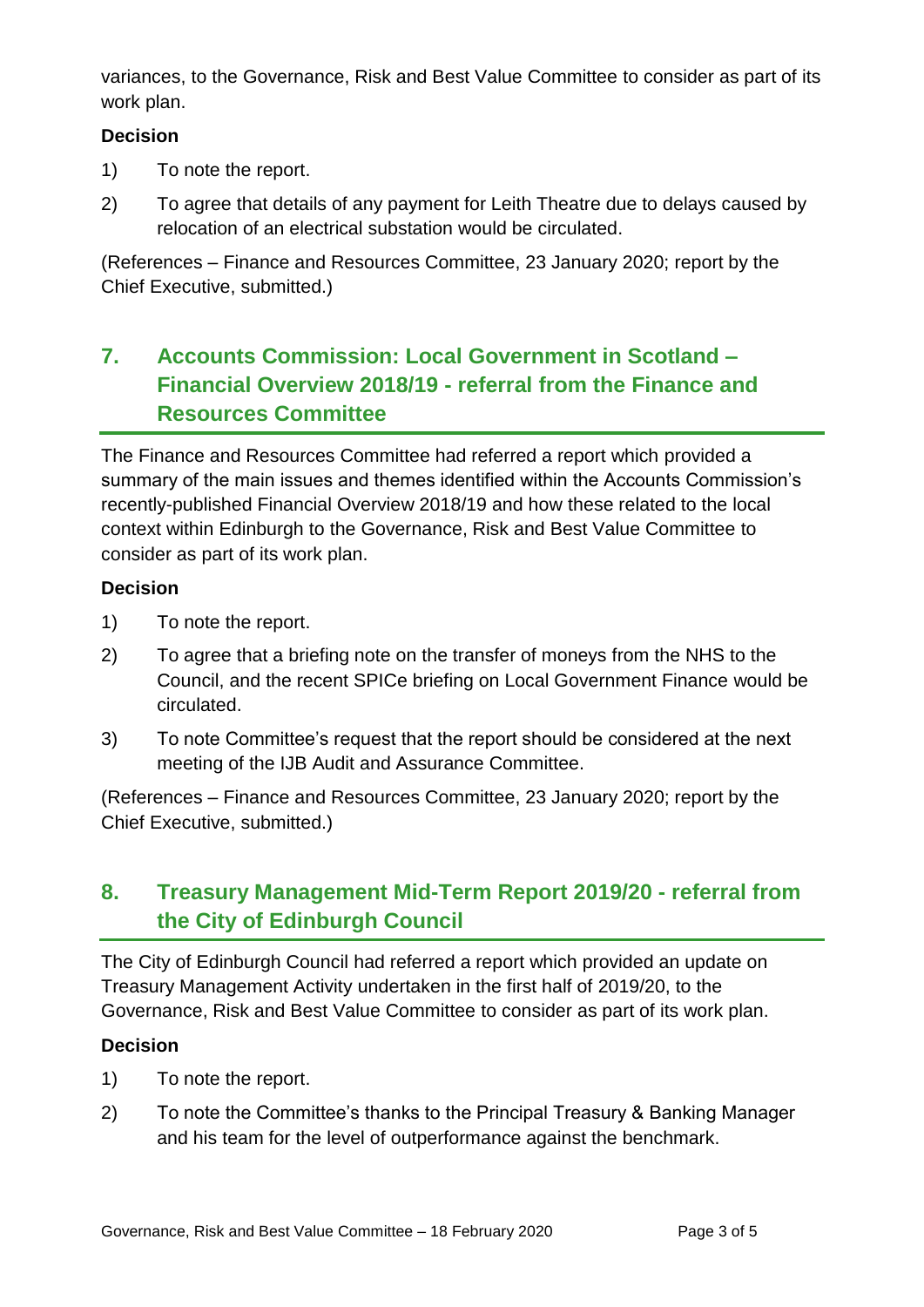(References – City of Edinburgh Council, 6 February 2020; report by the Chief Executive, submitted.)

## **9. Internal Audit: Proposed Changes to the 2019/20 Internal Audit Annual Plan**

Details were provided of five routine (non-urgent) changes to the 2019/20 Internal Audit annual plan.

#### **Decision**

- 1) To note that the five proposed routine (non-urgent) changes to the 2019/20 Internal Audit (IA) annual plan have been discussed with both the Corporate Leadership Team (CLT) and the Committee Convenor, who have confirmed their agreement in principle.
- 2) To approve the five proposed changes.

(References – Governance, Risk and Best Value Committee, 28 August 2018 (item12); report by the Chief Internal Auditor, submitted.)

## **10. Annual Assurance Schedule - Chief Executive**

The Chief Executive Annual Assurance Schedule was submitted for scrutiny and to note that an action plan would be developed in response to areas where controls needed to be enhanced.

#### **Decision**

- 1) To note the annual assurance schedule.
- 2) To agree that details would be provided on item 3.2 of the assurance statement in relation to the service area's controls to effectively manage off-payroll workers/contractors, including what the issues were and how they were followed up.

(Reference – report by the Chief Executive, submitted.)

## **11. The EDI Group - update report - referral from the Housing, Homelessness and Fair Work Committee**

The Housing, Homelessness and Fair Work Committee had referred a report which provided an update on the progress of the transition strategy for the EDI Group Limited, which aimed to close the group and its subsidiary companies and bring their projects and assets into the Council.

#### **Decision**

1) To note the report.